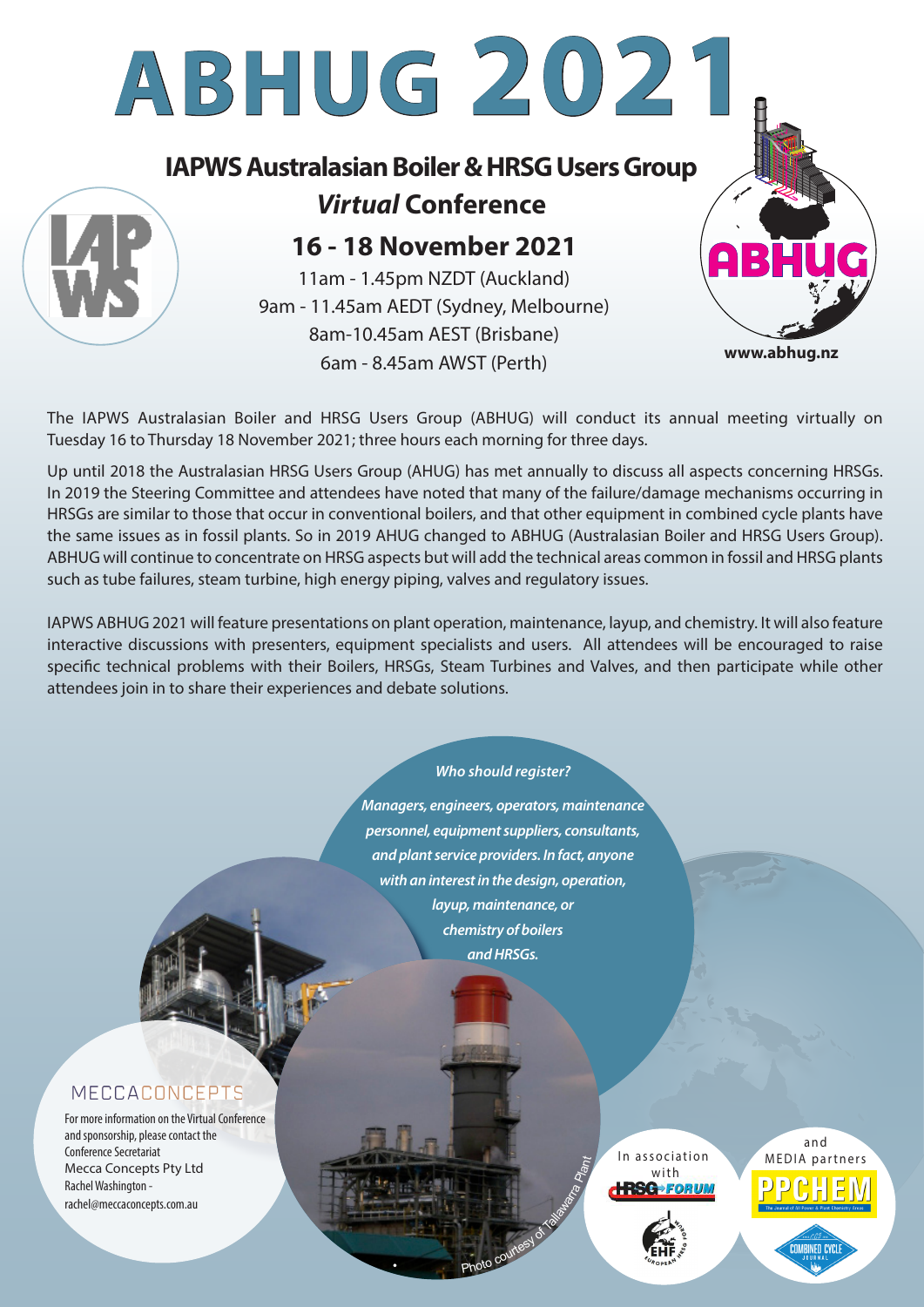# ABHUG 2021

IAPWS Australasian Boilers & HRSG Users Group

Virtual Conference 16 - 18 November 2021



### **ABHUG2021 AGENDA / PROGRAMME**

#### **All times on the Agenda are: 8am - 10.45am AEST (Brisbane)**

Which is equivalent to: 11am - 1.45pm NZDT (Auckland)

9am - 11.45am AEDT (Sydney, Melbourne)

6am - 8.45am AWST (Perth)

*Each presentation has a 25 minute time slot which includes time for questions / answers*

|                | Day 1 - Tuesday, 16th November 2021  times are Brisbane-based time zone                                                                                                                                                                                         |
|----------------|-----------------------------------------------------------------------------------------------------------------------------------------------------------------------------------------------------------------------------------------------------------------|
| 8:00 to 8:10   | <b>Opening Remarks.</b>                                                                                                                                                                                                                                         |
| 8:10 to 8:35   | B. Dooley Structural Integrity, UK and R. Anderson Competitive Power Resources, USA.<br>Swanbank - An Update on the Challenges being Experienced During the Transition to a Renewable Economy.<br>J. Blake and M. Sands, CleanCo Queensland Limited, Australia. |
| 8:35 to 9:00   | <b>Management of Corrosion Fatigue at Liddell Power Station.</b><br>Md. Mahmud, M. R. Ratheesh, R. Lang, S. Taylor and S. D. Mann, AGL Energy, Australia.                                                                                                       |
| 9:00 to 9:20   | <b>Questions / Answers and General Open Discussion</b><br><b>Sponsors Presentations</b>                                                                                                                                                                         |
| 9:20 to 9:45   | <b>Introduction to Electrode Boilers - Pros, Cons and Issues.</b>                                                                                                                                                                                               |
| 9:45 to 10:10  | D. Addison, Thermal Chemistry, New Zealand.<br><b>IAPWS / Chemistry Updates including Film Forming Substances (FFS).</b><br><b>B. Dooley, Structural Integrity, UK.</b>                                                                                         |
| 10:10 to 10:45 | <b>Questions / Answers and General Open Discussion</b><br><b>Sponsors Presentations</b>                                                                                                                                                                         |
| 10:45          | <b>Day 1 Concludes</b>                                                                                                                                                                                                                                          |
|                | Day 2 - Wednesday, 17th November 2021  times are Brisbane-based time zone                                                                                                                                                                                       |
| 8:00 to 8:10   | <b>Dav 2 Remarks.</b>                                                                                                                                                                                                                                           |
| 8:10 to 8:35   | B. Dooley Structural Integrity, UK and R. Anderson Competitive Power Resources, USA.<br><b>Introduction to INPEX ILNG CCPP: 2 Years of Operation.</b>                                                                                                           |
| 8:35 to 9:00   | B. Ho and M. Jance, INPEX, Perth, Australia.<br><b>Mechanism and Root Cause of Boiler Overload Failure.</b><br>G. Visser and D. Ross, ALS Global, Australia.                                                                                                    |
| 9:00 to 9:20   | <b>Questions / Answers and General Open Discussion</b><br><b>Sponsors Presentations</b>                                                                                                                                                                         |
| 9:20 to 9:45   | Minimal Chemistry Instrumentation Required for the Safe Operation of a Power/Cogen Plant.<br>K. Buecher, Mettler-Toledo, USA.                                                                                                                                   |
| 9:45 to 10:10  | <b>Effect of Gas Turbines Upgrades on HRSG Performance, Operation and Reliability.</b><br>E. Almberg and L. Stanley, HRST, USA.                                                                                                                                 |
| 10:10 to 10:35 | <b>Update on HP Bypass Erosion.</b><br>R. Anderson, Competitive Power Resources, USA.                                                                                                                                                                           |
| 10:35 to 10:45 | <b>Questions / Answers and General Open Discussion</b><br><b>Sponsors Presentations</b>                                                                                                                                                                         |
| 10:45          | <b>Day 2 Concludes</b>                                                                                                                                                                                                                                          |
|                | Day 3 - Thursday, 18th November 2021  times are Brisbane-based time zone                                                                                                                                                                                        |
| 8:00 to 8:10   | Day 3 Remarks.<br>B. Dooley Structural Integrity, UK and R. Anderson Competitive Power Resources, USA.                                                                                                                                                          |
| 8:10 to 8:35   | <b>Collie Power Station Flexibility Improvements.</b>                                                                                                                                                                                                           |
| 8:35 to 9:00   | Y. Tian, Synergy, Australia.<br><b>Boiler Feedwater Contamination Incident at Rio Tinto.</b><br>S. Gree, Rio Tinto, Gladstone, Australia.                                                                                                                       |
| 9:00 to 9:20   | <b>Questions / Answers and General Open Discussion</b><br><b>Sponsors Presentations</b>                                                                                                                                                                         |
| 9:20 to 9:45   | <b>Selecting Which CUI Inspection Technology Should be Used.</b>                                                                                                                                                                                                |
| 9:45 to 10:10  | D. Bell, IRISNDT, Australia.<br><b>FAC Assessment at AGL's Bayswater.</b>                                                                                                                                                                                       |
| 10:10 to 10:35 | M. Harris, AGL, Melbourne, Australia.<br>FEA and Creep-Fatigue Crack Growth in Headers Subject to Flexible Operation.<br>D. Blanks, Quest Integrity, Australia.                                                                                                 |
| 10:35 to 10:45 | <b>Questions / Answers and General Open Discussion</b><br><b>Sponsors Presentations</b>                                                                                                                                                                         |
| 10:45          | <b>Day 3 Concludes</b>                                                                                                                                                                                                                                          |